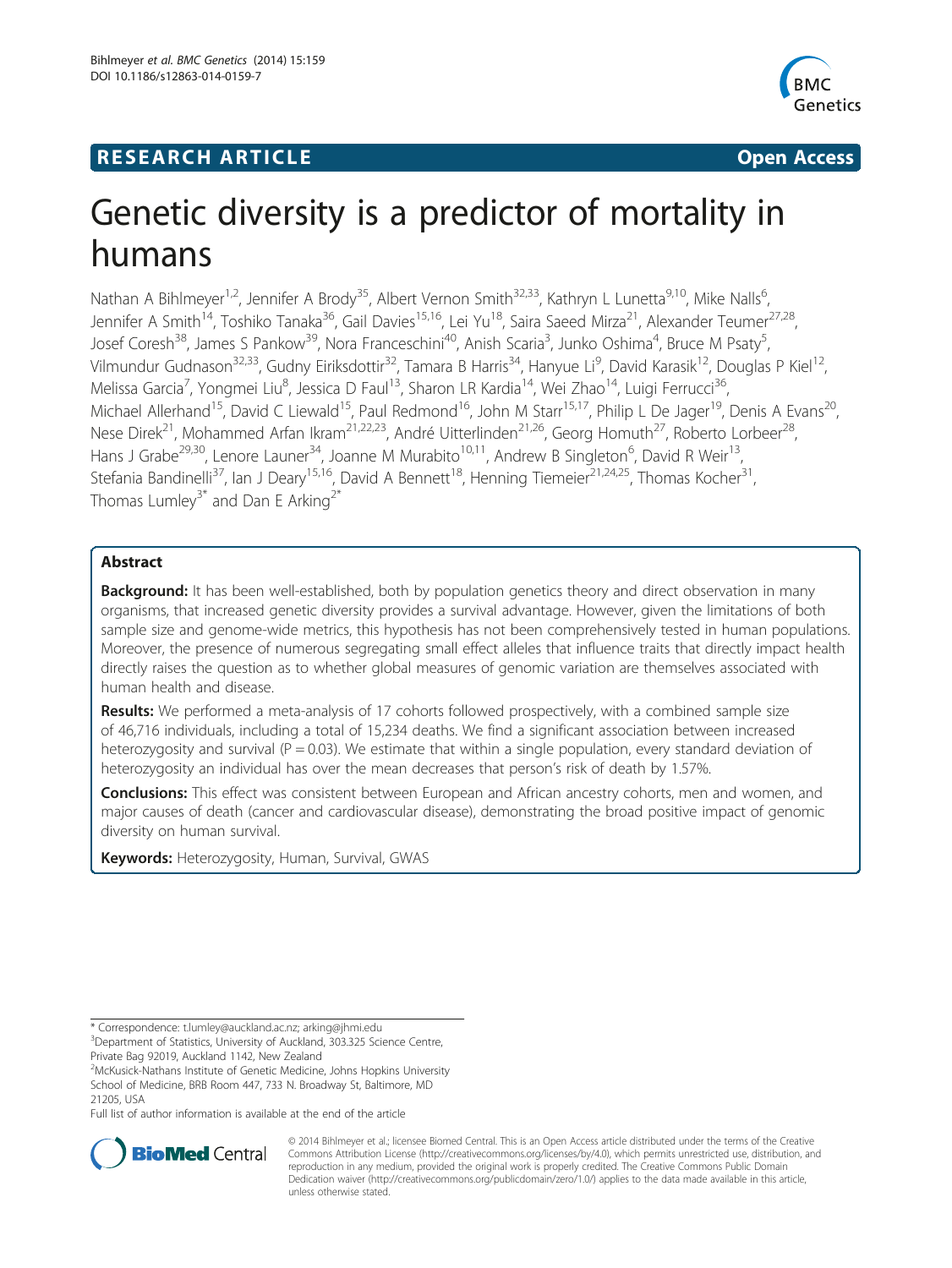#### Background

With the advent of genome-wide association studies (GWAS), and more recently whole-exome and wholegenome sequencing, remarkable progress has been made in elucidating the genetics of complex traits, with numerous genetic variants each explaining a small fraction of the variance [\[1,2](#page-6-0)]. The presence of numerous segregating small effect alleles within the genome that influence traits that directly impact health raises the question of whether global measures of genomic variation are themselves associated with human health and disease. Indeed, increased fitness has been associated with the increase of genetic diversity across many organisms [\[3,4\]](#page-6-0), including humans [\[5](#page-6-0)-[8](#page-6-0)], and is often referred to as positive Heterozygosity Fitness Correlations (HFCs). In particular, associations have been found between heterozygosity at the Major Histocompatibility Complex (MHC) (a.k.a. Human Leukocyte Antigen, HLA) region and general health in humans [\[9](#page-6-0)]. In the case of heterozygosity in the MHC region, the cause of a positive HFC being observed is believed to be the result of increased antibody diversity conveying robust pathogen resistance and therefore increased general health [\[10](#page-6-0)]. However, in the case of increased whole-genome heterozygosity, the mechanism of action is less readily apparent. Two general mechanisms that act at a genome level to influence fitness have been proposed. The first is compensation for recessive deleterious mutations [[11](#page-6-0)], whereas the second is a specific advantage of the heterozygous state over either homozygous state (overdominance/heterozygous advantage) [[11](#page-6-0)], such as that observed for the sickle cell mutation in the presence of endemic malarial disease. It has been proposed that compensation for deleterious mutations occurs at many loci and is the major mechanism at work in HFCs, with overdominance occurring at few loci but with greater effect size per occurrence [\[11\]](#page-6-0).

#### Results and discussion

Various heterozygosity metrics have been proposed [[12\]](#page-6-0). The heterozygosity metric used in this study is the sum of all heterozygous loci divided by the expected state given the allele frequency under Hardy-Weinberg Equilibrium  $t = \frac{\sum_{p} p}{\sum_{p} q_p}$  $\sum$  $\frac{\sum_{i=0}^{n} 0;1}{2p(1-p)}$ : where p is the frequency of the major allele in each cohort. This metric up-weights loci where the expectation of being heterozygous is low. Given the relationship between effect size and allele frequency [\[13,14](#page-6-0)], up-weighting loci with low minor allele frequencies should maximize the ability to detect a HFC in humans under a model in which the compensation for deleterious alleles is the major mechanism driving HFCs. Only Single Nucleotide Polymorphisms (SNPs) on the autosomes were considered.

To test for the effect of genome-wide heterozygosity on survival, we performed a meta-analysis of 17 cohorts (13 European ancestry, 4 African American ancestry) followed prospectively, with a combined sample size of 46,716 individuals, including a total of 15,234 deaths (Additional file [1:](#page-5-0) Table S1). Within each cohort, a Cox proportional hazards model (CoxPH) was used comparing age at study entry to age at study exit (death) or most recent follow-up (alive), and included covariates known to affect survival (sex, highest education level, Body Mass Index (BMI), income level, center where DNA was collected, and the first ten principal components to adjust for population substructure). Since each cohort used a different number of SNPs (Additional file [1](#page-5-0): Table S1), the variances of the heterozygosity metrics are not the same (they are dependent on the total number of SNPs in the metric), and effect sizes from each cohort are not directly comparable. Using Stouffer's method to combine Zscores, weighted by the number of deaths in each cohort, we find a significant association between increased heterozygosity and survival  $(P = 0.03)$ . To assess effect size, we standardized the beta estimates by multiplying them by the standard deviation of the heterozygosity metric for each cohort [\[15\]](#page-6-0). This method does not completely account for the aforementioned bias; however, it is the most appropriate method to determine an interpretable effect size. Combining the standardized beta estimates using inverse variance weighting demonstrates that for every standard deviation increase in heterozygosity a person has over the population mean, they are expected to have a 1.57% decreased risk of death (Figure [1](#page-2-0)). There was no evidence for heterogeneity across studies, and a direct comparison of European Ancestry to African ancestry co-horts showed no significant difference (Figure [2,](#page-2-0)  $P = 0.80$ ); thus, all downstream analyses combined European and African ancestry cohorts.

To test whether all chromosomes are contributing equally to the association between heterozygosity and survival, each study subject's heterozygosity score was recalculated using only SNPs from a given chromosome. An inverse-variance meta-analysis for each chromosome was performed across studies, followed by a meta-analysis of the chromosomal results (Figure [3](#page-3-0)). No significant difference was observed between effects across chromosomes  $(P = 0.17)$ . To test whether all major causes of death contribute equally to our genome-wide finding, death caused by cancer, death caused by CVD, and other causes of death were each analyzed separately. A meta-analysis for each cause of death was performed as described above, followed by a test for heterogeneity and model fitting. Our results demonstrate that heterozygosity is protective for all causes of death, with no significant evidence for hetero-geneity (Figure [4,](#page-3-0)  $P = 0.79$ ). To assess if heterozygosity levels impact women differently from men, meta-analyses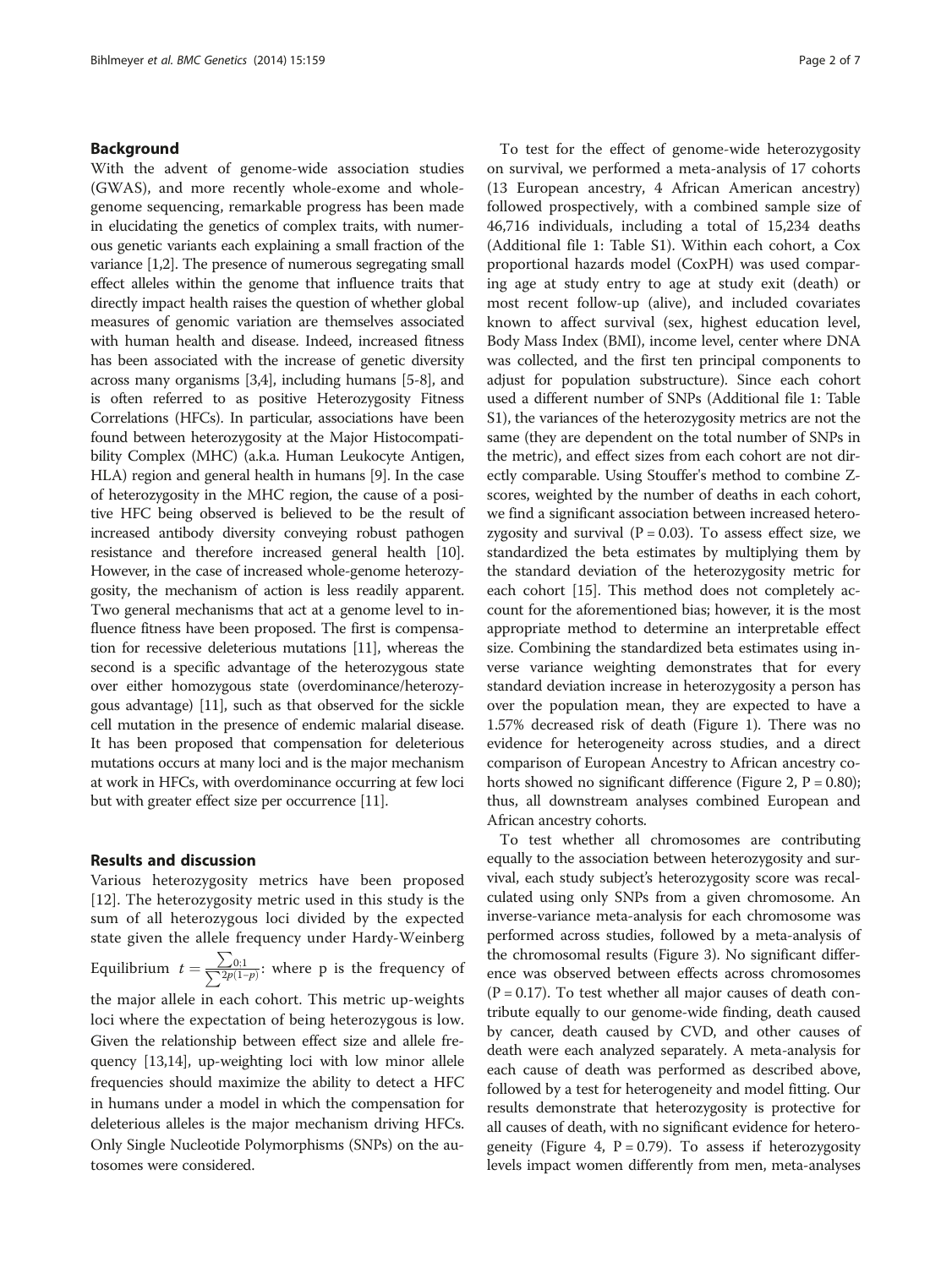<span id="page-2-0"></span>

|                                                                                | 3209 |      |  |  |  |  |
|--------------------------------------------------------------------------------|------|------|--|--|--|--|
| AGES<br>EA<br>$-0.023$ $0.0309$<br>0.977 [0.920; 1.038]<br>7.5%<br>8.2%        |      | 1021 |  |  |  |  |
| <b>ARIC</b><br>EA<br>$-0.067$ $0.0274$<br>0.935 [0.886; 0.987]<br>9.6%<br>9.6% | 7825 | 1878 |  |  |  |  |
| CHS<br>EA<br>$-0.015$ 0.0209<br>0.985 [0.946; 1.027]<br>16.4%<br>13.1%         | 3338 | 2220 |  |  |  |  |
| <b>FHS</b><br>EA<br>1.019 [0.972; 1.068]<br>12.4%<br>0.018 0.0240<br>11.3%     | 4526 | 1332 |  |  |  |  |
| EA<br>HealthABC<br>3.5%<br>$-0.099$ $0.0452$<br>0.906 [0.829; 0.990]<br>4.6%   | 1448 | 764  |  |  |  |  |
| <b>HRS</b><br>EA<br>0.985 [0.927; 1.047]<br>7.4%<br>$-0.015$ $0.0311$<br>8.1%  | 8617 | 1089 |  |  |  |  |
| <b>INCHIANTI</b><br>EA<br>1.078 [0.972; 1.196]<br>0.075 0.0529<br>2.6%<br>3.5% | 1012 | 381  |  |  |  |  |
| LBC1921<br>EA<br>0.955 [0.845; 1.079]<br>1.8%<br>$-0.046$ 0.0624<br>2.6%       | 418  | 307  |  |  |  |  |
| LBC1936<br>EA<br>1.016 [0.800; 1.291]<br>0.5%<br>0.016 0.1220<br>0.7%          | 859  | 97   |  |  |  |  |
| <b>MAP</b><br>EA<br>1.4%<br>0.078 0.0720<br>2.0%<br>1.081 [0.939; 1.245]       | 710  | 321  |  |  |  |  |
| <b>ROS</b><br>EA<br>0.002 0.0436<br>1.002 [0.920; 1.091]<br>3.8%<br>4.8%       | 788  | 458  |  |  |  |  |
| EA<br>Rotterdam<br>0.992 [0.956; 1.029]<br>$-0.008$ $0.0190$<br>20.0%<br>14.5% | 4903 | 2751 |  |  |  |  |
| <b>SHIP</b><br>EA<br>1.033 [0.930; 1.148]<br>2.5%<br>0.032 0.0538<br>3.4%      | 3311 | 424  |  |  |  |  |
| ARIC<br>AA<br>5.7%<br>$-0.013$ $0.0356$<br>0.987 [0.921; 1.058]<br>6.7%        | 2473 | 825  |  |  |  |  |
| CHS<br>2.7%<br>AA<br>$-0.141$ $0.0516$<br>3.6%<br>0.868 [0.785; 0.961]         | 771  | 562  |  |  |  |  |
| HealthABC<br>AA<br>0.008 0.0671<br>1.008 [0.884; 1.150]<br>1.6%<br>2.3%        | 995  | 584  |  |  |  |  |
| <b>HRS</b><br>AA<br>0.003 0.0988<br>1.003 [0.827; 1.218]<br>0.7%<br>1.1%       | 1513 | 220  |  |  |  |  |
| 100%<br><b>Fixed effect model</b><br>$0.984$ [0.968; 1.001]                    |      |      |  |  |  |  |
| Random effects model<br>0.984 [0.963; 1.004]<br>100%                           |      |      |  |  |  |  |
| Heterogeneity: I-squared=24.3%, tau-squared=0.0004, p=0.1735                   |      |      |  |  |  |  |
| 0.8<br>1.25                                                                    |      |      |  |  |  |  |

Figure 1 Heterozygosity meta-analysis by study. 1.57% decreased risk of death for every standard deviation increase in heterozygosity. This is determined using an inverse variance weighted fixed effect model. Significance of  $P = 0.03$  is determined using Stouffer's method to combine Z-scores due to bias in inverse variance weighted fixed effect model. There are 46,716 individuals, including a total of 15,234 deaths. EA = European Ancestry; AA = African Ancestry; AGES = Age, Gene/Environment Susceptibility cohort; ARIC = Atherosclerosis Risk In Communities cohort; CHS = Cardiovascular Health Study; FHS = Framingham Heart Study; HealthABC = HealthABC cohort; HRS = Health and Retirement Study; INCHINTI = InCHIANTI cohort; LBC1921 = 1921 Lothian Birth Cohort; LBC1936 = 1936 Lothian Birth Cohort; MAP = Rush Memory and Aging Project cohort; ROS = Religious Orders Study; Rotterdam = Rotterdam Study; SHIP = Study of Health In Pomerania cohort; SE = Standard Error; HR = Hazard Ratio;  $CI =$  Confidence Interval;  $W =$  Weight;  $N =$  Number.

were performed separately for each sex. Our results do not provide evidence for a differential effect of heterozy-gosity on survival in men vs. women (Figure [5,](#page-4-0)  $P = 0.49$ ).

# Conclusions

In summary, this study provides evidence that the protective effect of increased heterozygosity seen in lower organisms functions in humans as well and may have implications for how we design future studies to identify genetic determinants of human disease and survival. We estimate that within a single population, every standard deviation of heterozygosity an individual has over the mean decreases that person's risk of death by 1.57%. Interestingly, this seems to be true even if the population itself has reduced mean heterozygosity. In future studies, limiting to heterozygosity in proximity to genes and/or regulatory elements may reveal if some regions are more

sensitive to heterozygosity than others. Increasing the African ancestry sample size may increase power to see a difference between ancestry groups. Overall the consistency we observed between European and African ancestry, males and females, and major causes of death demonstrate a broad positive impact of genomic diversity on human survival.

#### **Methods**

Methods for each individual cohort can be found in Additional file [2](#page-5-0): Text S1. Self-described Caucasian ("white", "Caucasian") and African ancestry ("black", "African American") individuals were included after excluding first and second degree relatives and genetic outliers. Genetic outliers were defined by merging genotyping data with HapMap3 data, and calculating the Euclidean distance from a combined reference HapMap3 population

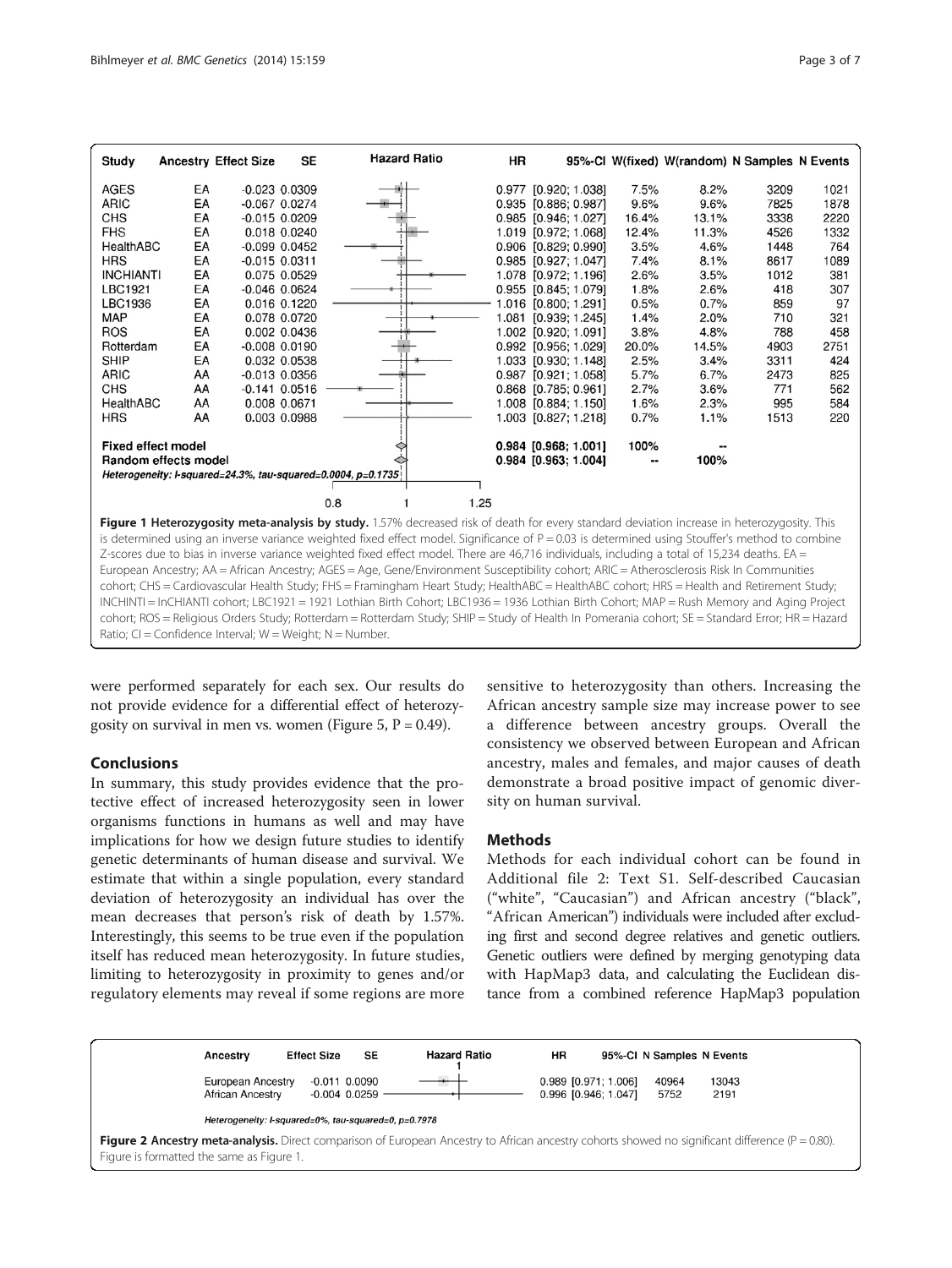<span id="page-3-0"></span>

| <b>Chromosome Effect Size</b>                                                                                                      |  | <b>SE</b>         | <b>Hazard Ratio</b> | HR |                        | 95%-CI N Samples N Events |       |
|------------------------------------------------------------------------------------------------------------------------------------|--|-------------------|---------------------|----|------------------------|---------------------------|-------|
| Chr 1                                                                                                                              |  | 0.011 0.0086      |                     |    | 1.011 [0.994; 1.028]   | 46716                     | 15234 |
| Chr <sub>2</sub>                                                                                                                   |  | $-0.017$ 0.0083   |                     |    | 0.984 [0.968; 1.000]   | 46716                     | 15234 |
| Chr <sub>3</sub>                                                                                                                   |  | $-0.005$ $0.0085$ |                     |    | 0.995 [0.979; 1.012]   | 46716                     | 15234 |
| Chr 4                                                                                                                              |  | 0.003 0.0084      |                     |    | 1.003 [0.987; 1.020]   | 46716                     | 15234 |
| Chr <sub>5</sub>                                                                                                                   |  | $-0.015$ $0.0084$ |                     |    | 0.985 [0.969; 1.002]   | 46716                     | 15234 |
| Chr 6                                                                                                                              |  | $-0.007$ 0.0083   |                     |    | 0.993 [0.977; 1.009]   | 46716                     | 15234 |
| Chr 7                                                                                                                              |  | $-0.014$ $0.0082$ |                     |    | 0.986 [0.970; 1.002]   | 46716                     | 15234 |
| Chr 8                                                                                                                              |  | $-0.014$ $0.0081$ |                     |    | 0.986 [0.970; 1.002]   | 46716                     | 15234 |
| Chr 9                                                                                                                              |  | 0.010 0.0086      |                     |    | 1.010 [0.993; 1.027]   | 46716                     | 15234 |
| <b>Chr 10</b>                                                                                                                      |  | $-0.009$ $0.0083$ |                     |    | 0.991 [0.975; 1.007]   | 46716                     | 15234 |
| <b>Chr 11</b>                                                                                                                      |  | $-0.011$ $0.0085$ |                     |    | 0.990 [0.973; 1.006]   | 46716                     | 15234 |
| <b>Chr 12</b>                                                                                                                      |  | $-0.009$ $0.0084$ |                     |    | 0.991 [0.975; 1.008]   | 46715                     | 15234 |
| <b>Chr 13</b>                                                                                                                      |  | $-0.013$ $0.0082$ |                     |    | $0.987$ [0.971; 1.003] | 46716                     | 15234 |
| Chr 14                                                                                                                             |  | $-0.001$ $0.0085$ |                     |    | 0.999 [0.982; 1.016]   | 46716                     | 15234 |
| <b>Chr 15</b>                                                                                                                      |  | $-0.005$ $0.0085$ |                     |    | 0.995 [0.979; 1.012]   | 46716                     | 15234 |
| Chr 16                                                                                                                             |  | $-0.026$ $0.0084$ |                     |    | 0.975 [0.959; 0.991]   | 46716                     | 15234 |
| Chr 17                                                                                                                             |  | $-0.014$ $0.0084$ |                     |    | 0.986 [0.970; 1.002]   | 46716                     | 15234 |
| <b>Chr 18</b>                                                                                                                      |  | $-0.003$ $0.0085$ |                     |    | 0.997 [0.981; 1.014]   | 46716                     | 15234 |
| <b>Chr 19</b>                                                                                                                      |  | 0.005 0.0083      |                     |    | 1.005 [0.988; 1.021]   | 46716                     | 15234 |
| <b>Chr 20</b>                                                                                                                      |  | 0.006 0.0085      |                     |    | 1.006 [0.989; 1.022]   | 46716                     | 15234 |
| <b>Chr 21</b>                                                                                                                      |  | 0.004 0.0083      |                     |    | 1.004 [0.988; 1.021]   | 46716                     | 15234 |
| <b>Chr 22</b>                                                                                                                      |  | $-0.001$ $0.0084$ |                     |    | $0.999$ [0.983; 1.016] | 46716                     | 15234 |
| Heterogeneity: I-squared=22.4%, tau-squared<0.0001, p=0.1689                                                                       |  |                   |                     |    |                        |                           |       |
| Figure 3 Chromosome meta-analysis. A meta-analysis for each chromosome was performed across studies. No significant difference was |  |                   |                     |    |                        |                           |       |
| observed between effects across chromosomes ( $P = 0.17$ ). Figure is formatted the same as Figure 1.                              |  |                   |                     |    |                        |                           |       |

 $(Caucasian = CEU + TSI, African ancestry = ASW + YRI +$ MKK + LWK) cluster centroid in the first 3 PC space weighted by explained variance. Specifically, the standard deviation of Euclidean distance was determined for each HapMap reference group, and any sample greater than ten standard deviations away from centroid were defined as genetic outliers and excluded.

Directly genotyped SNPs were used for all analyses (Additional file [3](#page-5-0): Figure S1). Imputed SNPs were not used to avoid issues with genotype accuracy and bias towards the reference panel. SNP exclusion criteria included: monomorphic in the dataset, non-unique mapping to Hg19, SNPs which are no longer in the company provided annotation file for the SNP array, >0.5% missing data,  $MAF \le 10\%$ , HWE p-value  $\ge 0.001$ , and non-autosomal SNPs. The heterozygosity metric is the sum of all heterozygous loci divided by the expected state given the allele frequency under Hardy-Weinberg Equilibrium:

 $t=\frac{\sum}{\sum 2p}$  $\sum$  $\frac{\sum_{i=1}^{n} 0;1}{2p(1-p)}$  where p is the frequency of the major allele.

Separate association analyses were run for Caucasian and African ancestry samples from each cohort. The Cox Proportional Hazard Model (CoxPH) included covariates for Body Mass Index (BMI) at first visit and first ten principal components, and the 'strata' function for sex, education level (defined as 1. ≤11th grade, 2. high school diploma, general equivalence diploma or some vocational school, 3. 1–4 years of college, 4. Some graduate/professional school, and Missing), income level (defined by cohorts), and center of DNA collection within cohorts. The CoxPH model was set up so that the outcome was age at study entry, age at study exit, and a binary variable coding state of death (1: Dead, 0: Alive). Age is measured in units of years, but is accurate to the nearest day.

|                                                                                                                                             | <b>Cause of Death Effect Size</b>                    |  | <b>SE</b>         | <b>Hazard Ratio</b>                                                              | HR |                        | 95%-CI N Samples N Events |      |
|---------------------------------------------------------------------------------------------------------------------------------------------|------------------------------------------------------|--|-------------------|----------------------------------------------------------------------------------|----|------------------------|---------------------------|------|
|                                                                                                                                             | Cancer Death                                         |  | $-0.021$ $0.0202$ |                                                                                  |    | 0.979 [0.941; 1.019]   | 27502                     | 2545 |
|                                                                                                                                             | CVD Death                                            |  | $-0.022$ 0.0164   |                                                                                  |    | 0.978 [0.947; 1.010]   | 27502                     | 3859 |
|                                                                                                                                             | Other Death                                          |  | $-0.038$ $0.0202$ |                                                                                  |    | $0.963$ [0.925; 1.001] | 24164                     | 3193 |
|                                                                                                                                             | Heterogeneity: I-squared=0%, tau-squared=0, p=0.7904 |  |                   |                                                                                  |    |                        |                           |      |
| Figure 4 Causes of death meta-analysis. A meta-analysis for each cause of death was performed. Our results show no significant evidence for |                                                      |  |                   |                                                                                  |    |                        |                           |      |
|                                                                                                                                             |                                                      |  |                   | heterogeneity (Figure 4, $P = 0.79$ ). Figure is formatted the same as Figure 1. |    |                        |                           |      |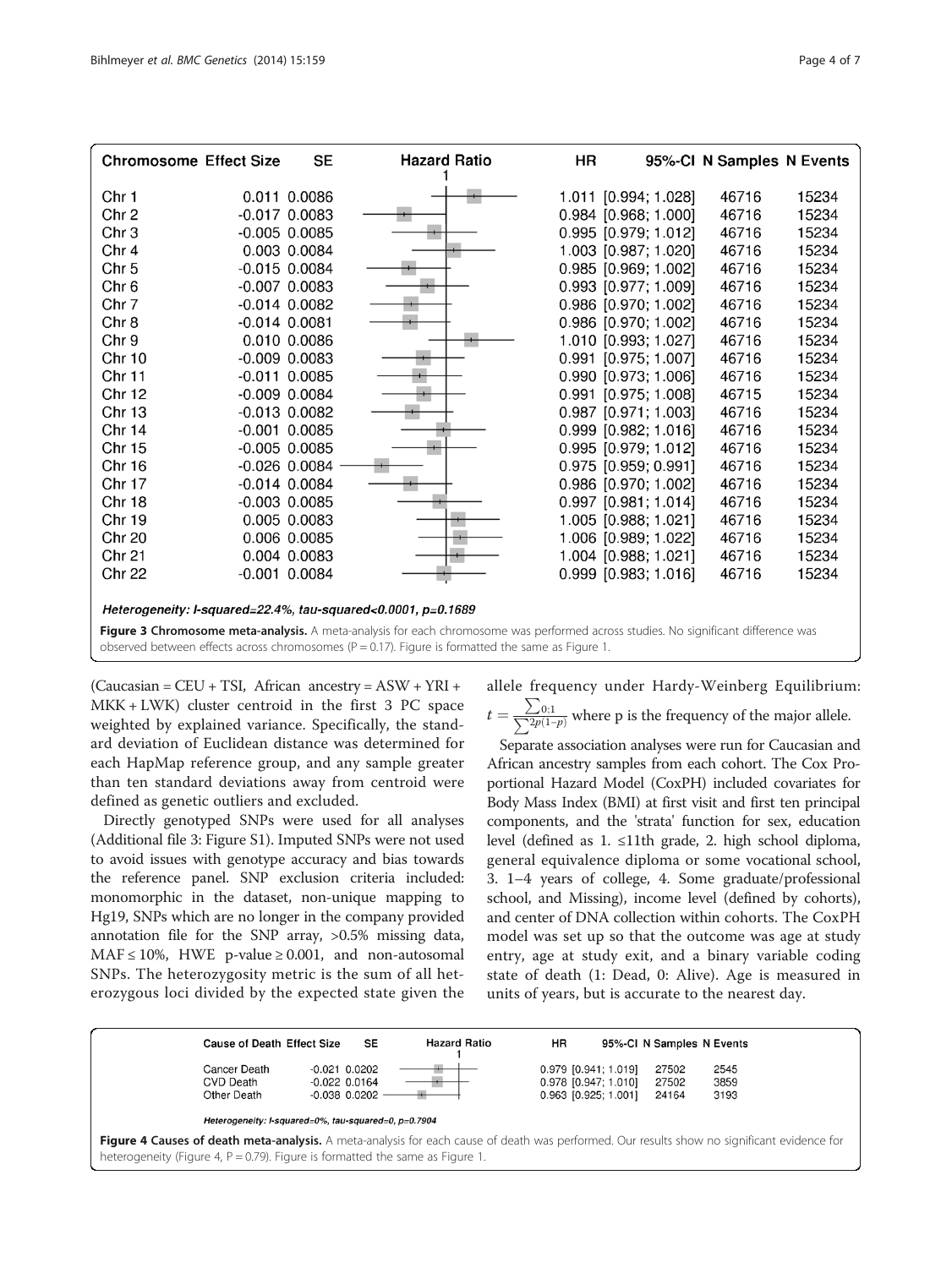<span id="page-4-0"></span>

For the meta-analysis, significance was determined by Stouffer's method [[16\]](#page-6-0) calculated as a two-sided test by incorporating Z-scores derived from two-sided tests performed in each cohort. We standardized the beta estimates by multiplying them by the standard deviation of the heterozygosity metric for each cohort, to account for the fact that the effect size is proportional to the variance in the heterozygosity metric. The variance heterozygosity metric in turn is proportional to the inverse of the square root of the number of SNPs used to determine the heterozygosity metric. Because most cohorts used different genotyping arrays, a large bias is introduced into the meta-analysis. Stouffer's method completely removes this bias; however, cannot estimate a combined effect size, only the overall significance. To get an estimate of the combined effect size (recognizing that the P-value and associated confidence intervals will be inflated), we used inverse variance weighting of the standardized cohort effect sizes, which partially corrects the bias and allows for the combined effect size to be estimated.

### Ethics statements

Institutional Review Board approvals were obtained by each participating ARIC study center (the Universities of NC, MS, MN, and John Hopkins University) and the coordinating center (University of NC), and the research was conducted in accordance with the principles described in the Helsinki Declaration. All subjects in the ARIC study gave informed consent. For more information see dbGaP Study Accession: phs000280.v2.p1. JHSPH IRB number H.34.99.07.02.A1. Manuscript proposal number MS1964.

HealthABC Human subjects protocol UCSF IRB is H5254-12688-11.

CHS was approved by institutional review committees at each site, the subjects gave informed consent, and those included in the present analysis consented to the use of their genetic information for the study of cardiovascular disease. It is the position of the UW IRB that these studies of de-identified data, with no patient contact, do not constitute human subjects research. Therefore we have neither an approval number, nor an exemption.

IRB permission to conduct genetics-related work in the Health and Retirement Study (HRS) is granted under the

project title, "Expanding a National Resource for Genetic Research in Behavioral & Health Science" (HUM00063444). The IRB that approved this project is the Health Sciences and Behavioral Sciences Institutional Review Board at the University of Michigan. No manuscript proposal is required for use of HRS data.

Inchianti ethics review statement: The study protocol was approved by the Italian National Institute of Research and Care of Aging Institutional Review and Medstar Research Institute (Baltimore, MD).

The Religious Orders Study (ORA# 91020181) and the Rush Memory and Aging Project (ORA# 86121802) were approved by the Institutional Review Board of Rush University Medical Center. Written informed consent was obtained from all the participants.

The SHIP study followed the recommendations of the Declaration of Helsinki. The study protocol of SHIP was approved by the medical ethics committee of the University of Greifswald. Written informed consent was obtained from each of the study participants. The SHIP study is described in PMID: 20167617.

The Rotterdam Study has been approved by the medical ethics committee according to the Population Study Act Rotterdam Study, executed by the Ministry of Health, Welfare and Sports of the Netherlands. A written informed consent was obtained from all participants.

The Boston University Medical Campus Institutional Review Board approved the FHS genome-wide genotyping (protocol number H-226671) and genetic investigation of aging and longevity phenotypes (protocol number H-24912).

The Age, Gene/Environment Susceptibility Reykjavik Study has been funded by NIH contract N01-AG-12100, the NIA Intramural Research Program, Hjartavernd (the Icelandic Heart Association), and the Althingi (the Icelandic Parliament). The study is approved by the Icelandic National Bioethics Committee, (VSN: 00– 063) and the Data Protection Authority. The researchers are indebted to the participants for their willingness to participate in the study.

Ethics permission for the LBC studies was obtained from the Multi-Centre Research Ethics Committee for Scotland (MREC/01/0/56) and from Lothian Research Ethics Committee (LBC1936: LREC/2003/2/29 and LB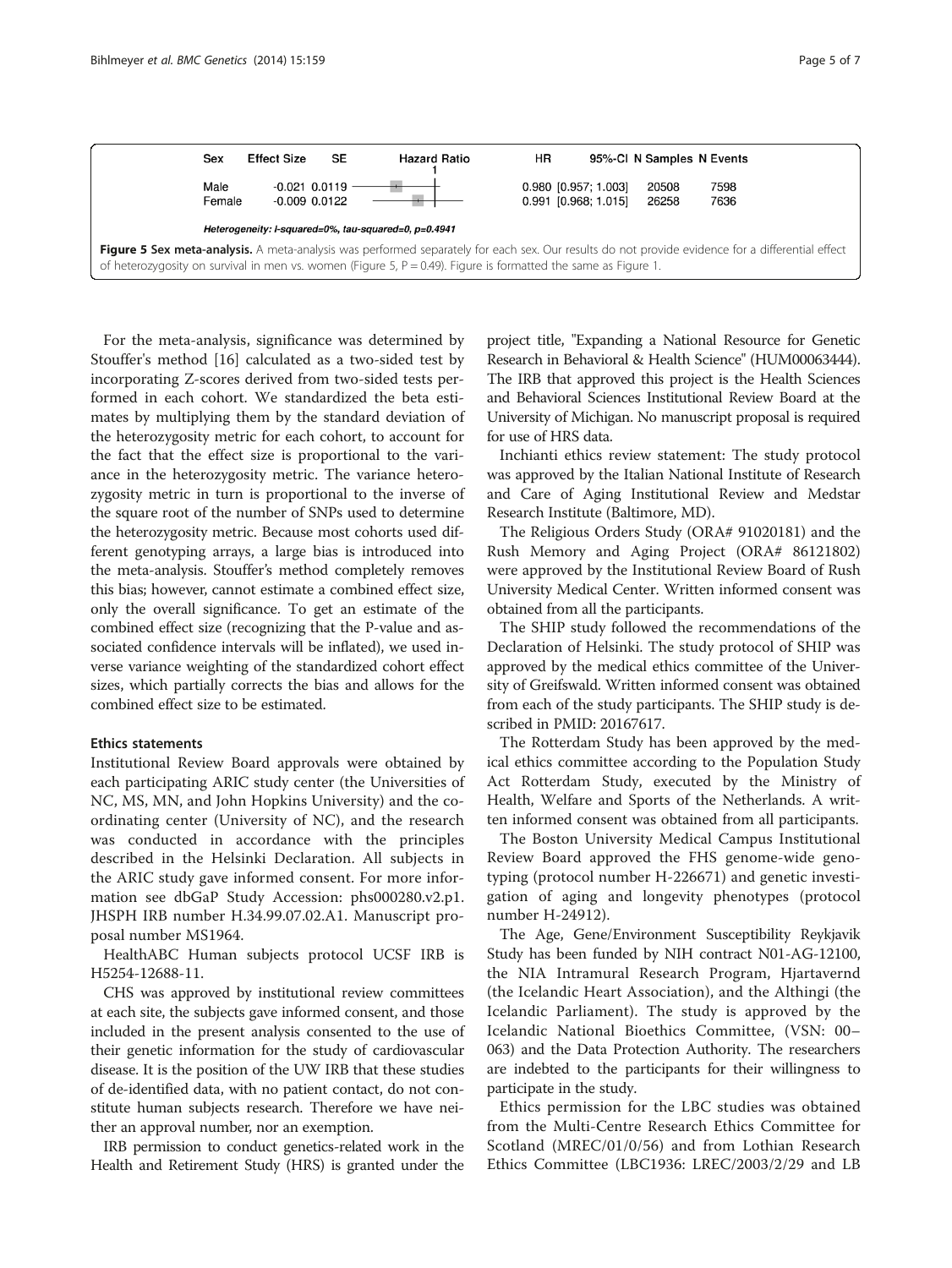<span id="page-5-0"></span>C1921: LREC/1998/4/183). The research was carried out in compliance with the Helsinki Declaration. All subjects gave written, informed consent.

# Additional files

[Additional file 1: Table S1.](http://www.biomedcentral.com/content/supplementary/s12863-014-0159-7-s1.docx) Descriptive breakdown of each cohort and summary statistics.

[Additional file 2: Text S1.](http://www.biomedcentral.com/content/supplementary/s12863-014-0159-7-s2.docx) Additional Methods for each individual cohort.

[Additional file 3: Figure S1.](http://www.biomedcentral.com/content/supplementary/s12863-014-0159-7-s3.png) Heterozygosity Metrics Determined Using Different SNP Lists. The dataset used was genome wide SNP data from sequencing of 503 individuals with European ancestry from 1000G phase 3 release. The SNP lists used were: 1) all SNPs 2) SNPs on the Illumina 1M 3) SNPs on the Illumina 610quad 4) SNPs on the Illumina Omni2.5 and 5) SNPs on the Affymetrix 6.0. This is to determine if SNP selection on the arrays biases the heterozygosity metric. We see high correlation and no systematic bias.

#### Competing interests

The authors declare that they have no competing interests.

#### Authors' contributions

Designed Study: NAB, TL, and DEA. Ran Analyses: NAB, JAB, AVS, KLL, MN, JAS, TT, GD, LY, SSM, AT. Contributed Data: JC, JSP, NF, AS, JO, BMP, VG, GE, TBH, HL, DK, DPK, MG, YL, JDF, SLRK, WZ, LF, MA, DCL, PR, JMS, PLD, DAE, ND, MAI, AU, GH, RL, HJG, LL, JMM, ABS, DRW, SB, IJD, DAB, HT, TK, TL, DEA. All authors read and approved the final manuscript.

#### Acknowledgements

#### Funding

Funded in part by training grant (NIGMS) 5T32GM07814. This material is based upon work supported by the National Science Foundation Graduate Research Fellowship under Grant No. DGE-1232825. Any opinion, findings, and conclusions or recommendations expressed in this material are those of the authors(s) and do not necessarily reflect the views of the National Science Foundation.

#### Cohorts

#### ARIC

The Atherosclerosis Risk in Communities Study is carried out as a collaborative study supported by National Heart, Lung, and Blood Institute contracts (HHSN268201100005C, HHSN268201100006C, HHSN268201100007C, HHSN268201100008C, HHSN268201100009C, HHSN268201100010C, HHSN268201100011C, and HHSN268201100012C), R01HL087641, R01HL59367 and R01HL086694; National Human Genome Research Institute contract U01HG004402; and National Institutes of Health contract HHSN268200625226C. The authors thank the staff and participants of the ARIC study for their important contributions. Infrastructure was partly supported by Grant Number UL1RR025005, a component of the National Institutes of Health and NIH Roadmap for Medical Research.

#### AGES

The Age, Gene/Environment Susceptibility Reykjavik Study has been funded by NIH contract N01-AG-12100, the NIA Intramural Research Program, Hjartavernd (the Icelandic Heart Association), and the Althingi (the Icelandic Parliament). The study is approved by the Icelandic National Bioethics Committee, (VSN: 00–063) and the Data Protection Authority. The researchers are indebted to the participants for their willingness to participate in the study. CHS

Cardiovascular Health Study: This CHS research was supported by NHLBI contracts HHSN268201200036C, HHSN268200800007C, N01HC55222, N01HC85079, N01HC85080, N01HC85081, N01HC85082, N01HC85083, N01HC85086; and NHLBI grants HL080295, HL087652, HL105756, HL085251 with additional contribution from the National Institute of Neurological Disorders and Stroke (NINDS). Additional support was provided through AG023629 from the National Institute on Aging (NIA). A full list of principal CHS investigators and institutions can be found at CHS-NHLBI.org/.

The provision of genotyping data was supported in part by the National Center for Advancing Translational Sciences, CTSI grant UL1TR000124, and the National Institute of Diabetes and Digestive and Kidney Disease Diabetes Research Center (DRC) grant DK063491 to the Southern California Diabetes Endocrinology Research Center.

The content is solely the responsibility of the authors and does not necessarily represent the official views of the National Institutes of Health. FHS

Funding: The Framingham Heart Study analyses were supported by the National Institute of Aging (R01AG29451). This research was conducted in part using data and resources from the Framingham Heart Study of the National Heart Lung and Blood Institute of the National Institutes of Health and Boston University School of Medicine. The analyses reflect intellectual input and resource development from the Framingham Heart Study investigators participating in the SNP Health Association Resource (SHARe) project. This work was partially supported by the National Heart, Lung and Blood Institute's Framingham Heart Study (Contract No. N01-HC-25195) and its contract with Affymetrix, Inc for genotyping services (Contract No. N02-HL-6-4278). A portion of this research utilized the Linux Cluster for Genetic Analysis (LinGA-II) funded by the Robert Dawson Evans Endowment of the Department of Medicine at Boston University School of Medicine and Boston Medical Center. Dr. Kiel was partially supported by the National Institute of Arthritis Musculoskeletal and Skin Diseases (R01 AR41398).

#### **HealthABC**

This research was supported by NIA contracts N01AG62101, N01AG62103, and N01AG62106 and was supported in part by the Intramural Research Program of the NIH, National Institute on Aging (Z01 AG000949-02 and Z01 AG007390-07, Human subjects protocol UCSF IRB is H5254-12688-11). The genome-wide association study was funded by NIA grant 1R01AG032098- 01A1 to Wake Forest University Health Sciences and genotyping services were provided by the Center for Inherited Disease Research (CIDR). CIDR is fully funded through a federal contract from the National Institutes of Health to The Johns Hopkins University, contract number HHSN268200782096C. This study utilized the high-performance computational capabilities of the Biowulf Linux cluster at the National Institutes of Health, Bethesda, Md. ([http://biowulf.nih.gov\)](http://biowulf.nih.gov).

#### **HRS**

HRS is supported by the National Institute on Aging (NIA U01AG009740). The genotyping was funded separately by the National Institute on Aging (RC2 AG036495, RC4 AG039029). Our genotyping was conducted by the NIH Center for Inherited Disease Research (CIDR) at Johns Hopkins University. Genotyping quality control and final preparation of the data were performed by the Genetics Coordinating Center at the University of Washington.

#### InCHIANTI

The InCHIANTI study baseline (1998–2000) was supported as a "targeted project" (ICS110.1/RF97.71) by the Italian Ministry of Health and in part by the U.S. National Institute on Aging (Contracts: 263 MD 9164 and 263 MD 821336).

#### LBC

Lothian Birth Cohorts 1921 and 1936 (LBC1921, LBC1936) We thank the cohort participants and team members who contributed to these studies. Phenotype collection in the Lothian Birth Cohort 1921 was supported by the BBSRC, The Royal Society and The Chief Scientist Office of the Scottish Government. Phenotype collection in the Lothian Birth Cohort 1936 was supported by Age UK (The Disconnected Mind project). Genotyping of the cohorts was funded by the UK Biotechnology and Biological Sciences Research Council (BBSRC). The work was undertaken by The University of Edinburgh Centre for Cognitive Ageing and Cognitive Epidemiology, part of the cross council Lifelong Health and Wellbeing Initiative (MR/K026992/1). Funding from the BBSRC, and Medical Research Council (MRC) is gratefully acknowledged.

# MAP/ROS

The MAP and ROS data used in this analysis was supported by National Institute on Aging grants P30AG10161, R01AG17917, R01AG15819, R01AG30146, the Illinois Department of Public Health, and the Translational Genomics Research Institute.

#### Rotterdam

The Rotterdam Study is supported by Erasmus Medical Centre and Erasmus University Rotterdam, the Netherlands Organization for Scientific Research (NWO), the Netherlands Organization for Health Research and Development (ZonMw), the Research Institute for Diseases in the Elderly (RIDE), the